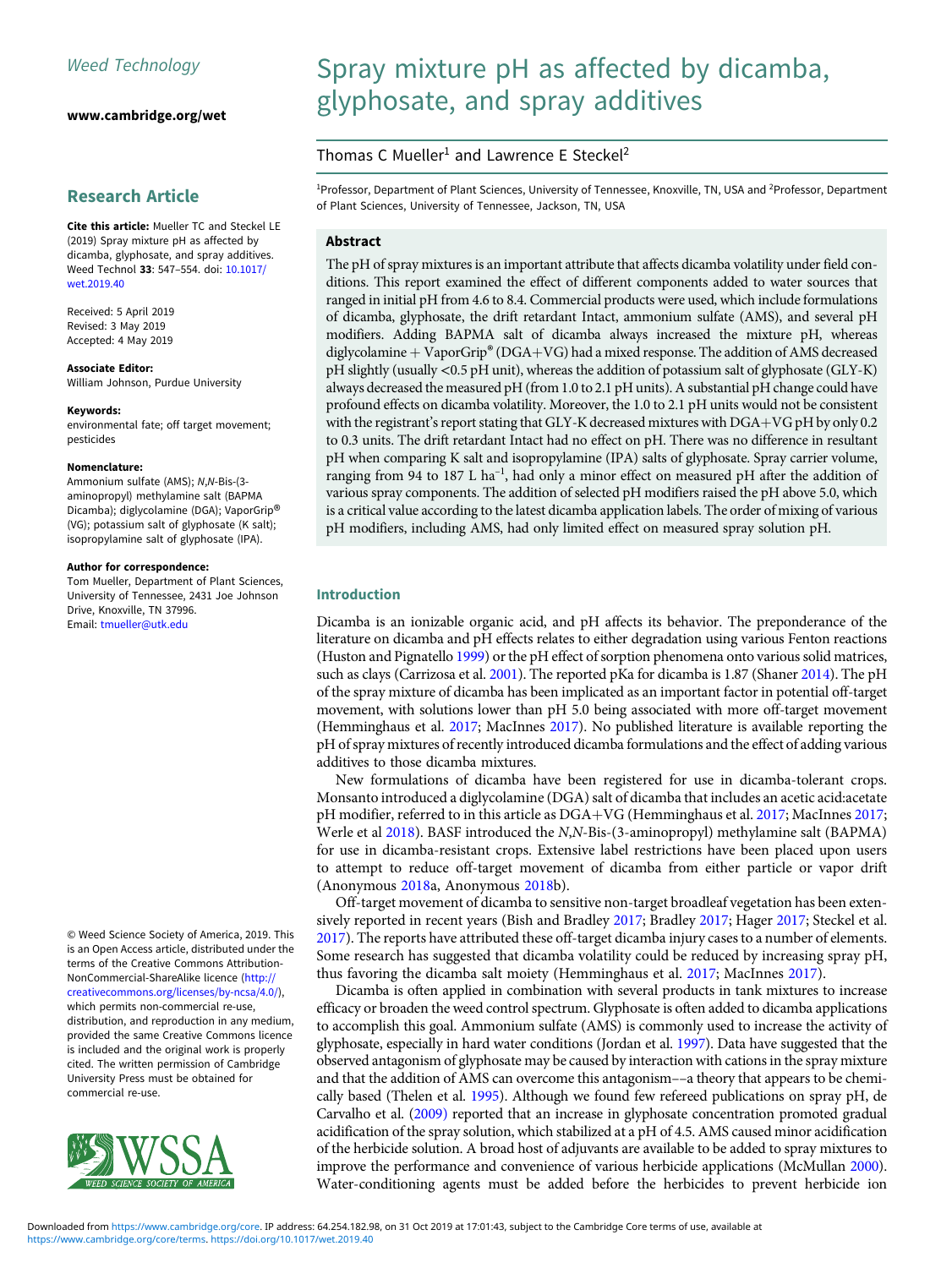<span id="page-1-0"></span>Table 1. pH of dicamba mixtures as affected by dicamba formulation, glyphosate salt, and carrier volume of three water sources. $a-c$ 

| Dicamba saltd-f | Glyphosate salt <sup>g,h</sup> | Carrier volume       | Deionized             | High | Low  |
|-----------------|--------------------------------|----------------------|-----------------------|------|------|
|                 |                                | $L$ ha <sup>-1</sup> | -pH of water mixture- |      |      |
| None            | None                           | (starting pH)        | 6.20                  | 7.70 | 4.70 |
| <b>DGA</b>      | None                           | 187                  | 7.02                  | 7.98 | 5.01 |
| <b>DGA</b>      | Κ                              | 187                  | 4.72                  | 5.20 | 4.63 |
| <b>DGA</b>      | <b>IPA</b>                     | 187                  | 4.72                  | 5.27 | 4.68 |
| <b>DGA</b>      | None                           | 140                  | 7.05                  | 7.83 | 5.10 |
| <b>DGA</b>      | K                              | 140                  | 4.63                  | 4.98 | 4.60 |
| <b>DGA</b>      | <b>IPA</b>                     | 140                  | 4.73                  | 5.12 | 4.65 |
| <b>DGA</b>      | None                           | 94                   | 7.10                  | 7.73 | 5.28 |
| <b>DGA</b>      | Κ                              | 94                   | 4.62                  | 4.95 | 4.59 |
| <b>DGA</b>      | <b>IPA</b>                     | 94                   | 4.63                  | 5.03 | 4.74 |
| <b>BAPMA</b>    | None                           | 187                  | 6.43                  | 7.07 | 6.30 |
| <b>BAPMA</b>    | K                              | 187                  | 4.77                  | 5.00 | 4.66 |
| <b>BAPMA</b>    | <b>IPA</b>                     | 187                  | 4.80                  | 5.37 | 4.73 |
| <b>BAPMA</b>    | None                           | 140                  | 6.45                  | 6.97 | 6.37 |
| <b>BAPMA</b>    | K                              | 140                  | 4.58                  | 5.08 | 4.65 |
| <b>BAPMA</b>    | <b>IPA</b>                     | 140                  | 4.78                  | 5.13 | 4.69 |
| <b>BAPMA</b>    | None                           | 94                   | 6.48                  | 6.83 | 6.42 |
| <b>BAPMA</b>    | K                              | 94                   | 4.67                  | 4.92 | 4.61 |
| <b>BAPMA</b>    | <b>IPA</b>                     | 94                   | 4.72                  | 5.00 | 4.68 |
| DGA+VG          | None                           | 187                  | 5.45                  | 6.72 | 5.30 |
| DGA+VG          | Κ                              | 187                  | 4.88                  | 5.05 | 4.83 |
| DGA+VG          | <b>IPA</b>                     | 187                  | 4.98                  | 5.18 | 4.89 |
| DGA+VG          | None                           | 140                  | 5.40                  | 6.48 | 5.30 |
| DGA+VG          | Κ                              | 140                  | 4.97                  | 5.03 | 4.80 |
| DGA+VG          | <b>IPA</b>                     | 140                  | 5.00                  | 5.10 | 4.87 |
| DGA+VG          | None                           | 94                   | 5.40                  | 6.30 | 5.30 |
| DGA+VG          | Κ                              | 94                   | 4.92                  | 4.98 | 4.79 |
| DGA+VG          | <b>IPA</b>                     | 94                   | 4.97                  | 5.12 | 4.86 |
| <b>HSD 0.05</b> |                                |                      | 0.13                  | 0.06 | 0.18 |

<sup>a</sup>Data represent the mean of six observations (two runs of each study with three replications). bMean separation used was Tukey's Honest Significant Difference (HSD) at 5% probability level.

c Water pH in the absence of additives was not included in the statistical analysis.

dDGA indicates that the diglycolamine salt formulation of dicamba was used.

e DGA+VG denotes the DGA formulation of dicamba with "VaporGrip™" (acetic acid/acetate) included as a pH modifier.

f BAPMA indicates that N,N-Bis-(3-aminopropyl) methylamine salt of dicamba was used.

g IPA denotes that the isopropylamine salt formulation of glyphosate was used.

hK is a potassium salt formulation of glyphosate.

interactions. Acidification and buffering agents function in a similar fashion, reducing or increasing spray solution pH.

The manufacturer's label for  $DGA+VG$  states that auxin herbicides such as dicamba have the potential to volatilize in lower pH spray mixtures (Anonymous [2018](#page-6-0)a). Knowing and adjusting the pH of the spray mixture to avoid low-pH spray mixtures (e.g., pH <5.0) can reduce the potential for volatilization (Anonymous [2018](#page-6-0)a). These label instructions also specifically caution not to tank-mix with AMS products, as AMS can greatly increase the volatility potential of dicamba. The manufacturer's label for the BAPMA formulation also warns not to tank-mix products containing AMS (Anonymous  $2018b$  $2018b$ ) and to avoid mixing any adjuvants that will further decrease pH or acidify the spray solution. This label also states that spray mixtures with pH levels less than 5.0 can increase the potential for volatility of dicamba, and lists a website where Environmental Protection Agency (EPA)–approved pH modifiers are found to increase spray tank pH.

This article details four experiments to validate label directions referring to pH mitigation of the DGA+VG and BAPMA salt and associated claims (Witten [2019](#page-7-0)). Having a clear and accurate understanding of what is happening to spray mixture pH is foundational to the sustainable and environmentally responsible use of dicamba products, although no direct efficacy or volatility measurements are made in this report.

#### Materials and Methods

Four experiments were conducted under laboratory conditions in Knoxville, Tennessee. In all experiments, pH measurements were made using an Orion three-star benchtop pH meter with a liquid-based probe (ThermoFisher.com). Before measurement each day, the pH probe and meter were calibrated using multi-point pH buffer standards of 4.0, 7.0, and 10.0 (ThermoFisher.com). These calibration standards included points that were outside of the normal measurements for samples, so all measurements were above the lowest standard and below the highest standard, thus ensuring linearity of response in the equipment. All measurements were made at a lab temperature of 24 C. Experiments were conducted by placing 100 ml of untreated water from the respective sources into 250-ml LDPE plastic bottles and adding the various components to that water. The mixtures were allowed to equilibrate for 60 s, and then the external pH probe was inserted into the water and gently swirled for 15 to 30 s until the pH measurement stabilized on the instrument.

#### Study 1. Dicamba, Glyphosate, and Carrier Volume Effects

The first study utilized three water sources. All pH values were measured as previously described. The first source was deionized water (DI) produced by filtration and reverse osmosis in the laboratory of the Plant Biotechnology Building at the University of Tennessee, Knoxville, with a pH of 6.2. Previous use of this water source in other research had shown this was a consistent pH for this source. The second source (high pH) was from a well in Union County, TN, and had a pH of 7.7. The third source (low pH at pH 4.7) was collected from a naturally occurring surface water in Fentress County, TN. All water sources were used as collected, and no filtration or other modification was conducted prior to their use. All the water samples were visually inspected and had no detectable particulate matter suspended within them.

Three dicamba formulations were used in the first experiment: the DGA formulation, the BAPMA salt, and the DGA including pH modifier (VaporGrip™), hereafter referred to as DGA+VG. The research used commercial formulations of each product, and their trade names were Clarity, Engenia, and XtendiMax, respectively (Anonymous [2018](#page-6-0)a, Anonymous [2018b](#page-6-0), Anonymous  $2018c$  $2018c$ ). The dicamba salt in DGA and DGA+VG was identical (Anonymous [2018a](#page-6-0), Anonymous [2018c](#page-6-0)). Three levels of glyphosate were used: a no-glyphosate addition, the commercial formulation of Roundup PowerMax II (a potassium salt of glyphosate, GLY-K) (Bayer, St Louis, MO), and the commercial formulation of Cornerstone Plus [an isopropyl amine (IPA) salt of glyphosate, GLY-IPA] (Winfield United, Spencer, IA). Each combination of herbicides was examined in three carrier volumes: 94, 140, and 187 L ha<sup>-1</sup>. A complete factorial arrangement of three dicamba levels, three GLY levels, and three carrier volumes resulted in 27 total treatments. Each experiment had three replications, and the entire experiment was conducted twice. Pooled results are presented in Table 1 and statistical comparisons in Tables [2,](#page-2-0) [3](#page-2-0), and [4](#page-2-0).

#### Study 2. Initial Water pH and Drift Retardant

The second experiment examined the effect on solution pH of mixing either BAPMA or DGA+VG dicamba formulations followed by GLY-K followed by a drift retardant with the trade name Intact™ (Precision Laboratories, Waukegan, IL) on 12 water sources (pH values of 4.5 to 8.3) from across Tennessee (Figure [1](#page-2-0)). Although the collection of the water samples was from a limited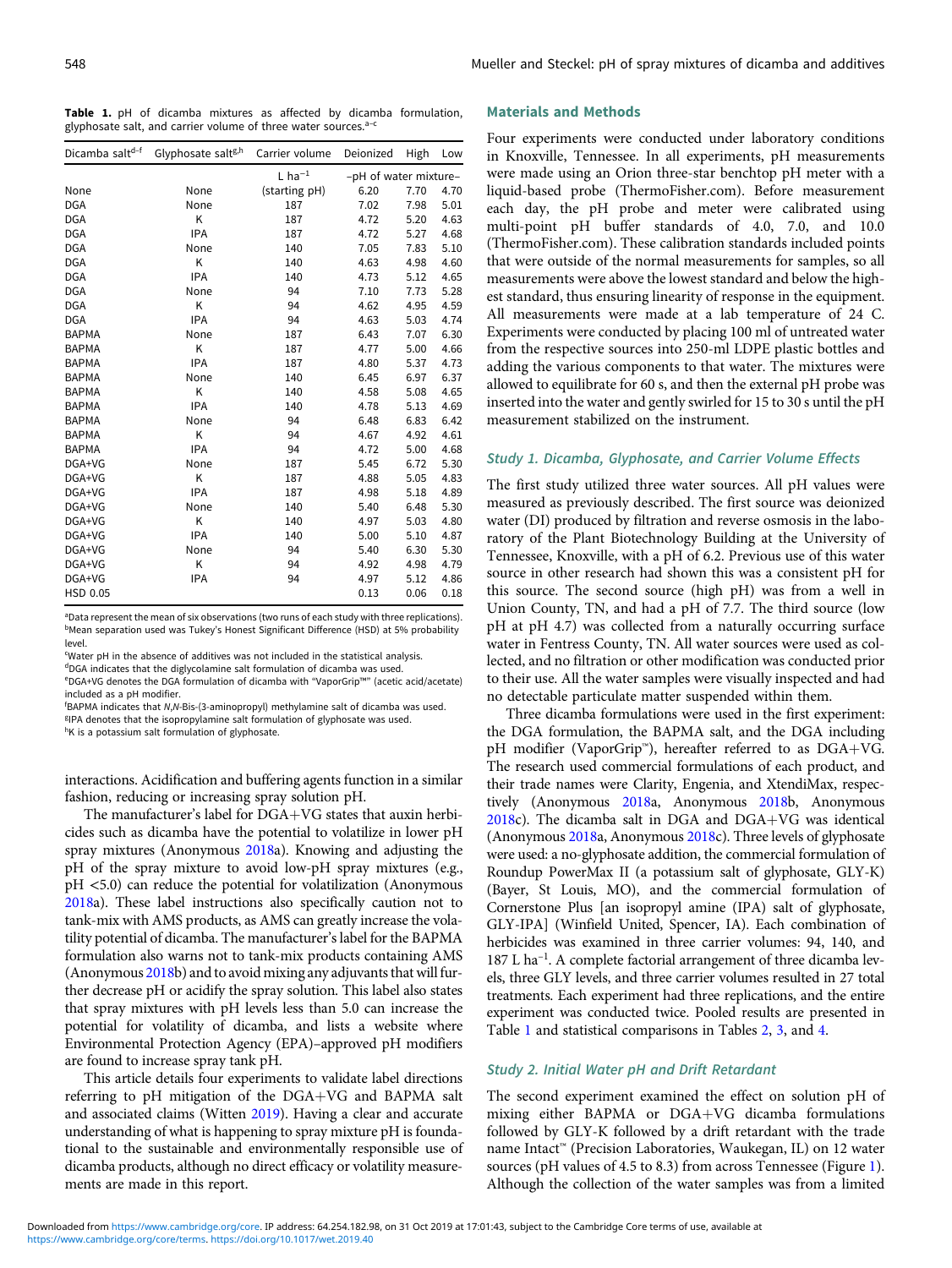<span id="page-2-0"></span>Table 2. Comparisons of mixture pH as affected by addition of DGA, DGA+VG, and BAPMA salts averaged across other factors.<sup>ab</sup>

|                     | With glyphosate |        |      |         | No glyphosate |      |
|---------------------|-----------------|--------|------|---------|---------------|------|
|                     | High pH         | Low pH | DI   | High pH | Low pH        | DI   |
| <b>DGA</b>          | 5.09            | 4.64   | 4.68 | 7.85    | 5.13          | 7.06 |
| <b>BAPMA</b>        | 5.08            | 4.66   | 4.72 | 6.96    | 6.36          | 6.46 |
| $DGA+VG$            | 5.07            | 4.84   | 4.95 | 6.5     | 5.3           | 5.41 |
| HSD <sub>0.05</sub> | <b>NS</b>       | 0.03   | 0.1  | 0.11    | 0.02          | 0.11 |

<sup>a</sup>Abbreviations: BAPMA, N,N-Bis-(3-aminopropyl) methylamine salt of dicamba; DGA,

diglycolamine salt formulation of dicamba; DGA+VG, the DGA formulation of dicamba with "VaporGrip™" (acetic acid/acetate) added as a pH modifier.

bData points show the mean of measurements pooled across runs, replications, and factors. Starting pH values for high, low, and DI were 7.7, 4.7, and 6.2, respectively.

Table 3. Comparisons of IPA to K salt of GLY effect upon pH across all three dicamba salts<sup>a</sup>

| Glyphosate salt     | High pH | Low pH | DI   |
|---------------------|---------|--------|------|
| <b>IPA</b>          | 5.15    | 4.75   | 4.81 |
| K                   | 5.02    | 4.68   | 4.75 |
| HSD <sub>0.05</sub> | 0.05    | 0.02   | 0.03 |

<sup>a</sup>Abbreviations: IPA, isopropylamine salt formulation of glyphosate; K, potassium salt formulation of glyphosate.

bData points show the mean of measurements pooled across runs, replications, and factors. Starting pH values for high, low, and DI were 7.7, 4.7, and 6.2, respectively.

Table 4. Comparisons of the main effect on pH of carrier volume across dicamba  $+$  GLY formulations.<sup>a</sup>

| $L$ ha <sup>-1</sup> | High pH | Low pH | DI   |
|----------------------|---------|--------|------|
| 187                  | 5.71    | 4.73   | 4.81 |
| 140                  | 5.07    | 4.71   | 4.78 |
| 94                   | 5.00    | 4.71   | 4.75 |
| HSD <sub>0.05</sub>  | 0.08    | ns     | 0.05 |

<sup>a</sup>Data points show the mean of measurements pooled across runs, replications, and factors. Starting pH values for high, low, and DI were 7.7, 4.7, and 6.2, respectively.

geographical range, it would be expected that water from other areas would behave similarly to these. The dosages were 0.56 and 1.2 kg ae ha–<sup>1</sup> for dicamba and GLY-K, respectively. Intact was added at 0.5% v/v. A separate run was conducted for each water source and dicamba formulation, and triplicate bottles were used for each measurement. Each study was conducted twice, giving a total of 24 runs for each dicamba formulation. The pH measurements for each individual experimental sequence were mathematically transformed in the following procedure:

Original pH pH of dicamba ¼ pH change due to dicamba [1] pH of dicamba pH of dicamba plus GLY - K ¼ pH change due to GLY -K [2]

 $pH$  of dicamba plus  $GLY - K - pH$  after the addition of Intact

$$
= \mathit{final}\,pH
$$

The change in pH due to the dicamba addition was plotted against the original-source water pH, and the relationship was linearly regressed (Figures [2,](#page-3-0) [3\)](#page-3-0). The pH values of the dicambacontaining solutions and the dicamba plus GLY-K solutions were also plotted for visual presentation and discussion.

#### Study 3. AMS Effects

The third experiment examined the effect of adding AMS to dicamba and GLY-K–containing mixtures on the resultant pH. The AMS used, S-Sul, had 21% ammonium nitrogen and 24% sulfur (American Plant Food, Galena Park, TX). A single, naturally occurring water source with a pH of 6.2 was used. A  $2 \times 2$  factorial arrangement of treatments was conducted, with the rate of the two dicamba formulations of BAPMA and DGA+VG of 0.56 kg ae ha<sup>-1</sup> and the AMS at a dosage of 10 g  $L^{-1}$ . The AMS was examined by

|    | SOURCE              | <b>TYPE</b> | <b>CITY</b>             | <b>COUNTY</b>    | PH   |
|----|---------------------|-------------|-------------------------|------------------|------|
| 1  | <b>Clifty Creek</b> | creek       | Clifty                  | White            | 4.53 |
|    | <b>Big Laurel</b>   |             |                         |                  |      |
| 2  | Creek               | creek       | Crawford                | <b>Fentress</b>  | 4.7  |
| 3  | <b>Rock Creek</b>   | creek       | <b>Pall Mall</b>        | Pickett          | 5.89 |
|    | <b>Big Boy</b>      |             |                         |                  |      |
| 4  | Junction            | well        | <b>Big Boy Junction</b> | Dyer             | 6.79 |
| 5  | Farmer 1            | well        | <b>Hales Point</b>      | Dyer             | 6.8  |
| 6  | Fairview            | well        | <b>Hurricane Mills</b>  | <b>Humphreys</b> | 6.97 |
| 7  | <b>River well 2</b> | well        | <b>Ashport</b>          | Lauderdale       | 7.18 |
| 8  | Farmer 2            | well        | <b>Dresden</b>          | Weakely          | 7.29 |
| 9  | <b>Upland well</b>  | well        | Fayetville              | Lincoln          | 7.34 |
| 10 | <b>River well 1</b> | well        | Finley                  | Lauderdale       | 7.58 |
| 11 | City                | municipal   | <b>Halls</b>            | Lauderdale       | 7.67 |
| 12 | <b>Bell Co. KY</b>  | creek       | Middlesboro             | Bell             | 8.35 |
|    |                     |             |                         |                  |      |
|    |                     |             |                         | $\sim$           |      |



[3]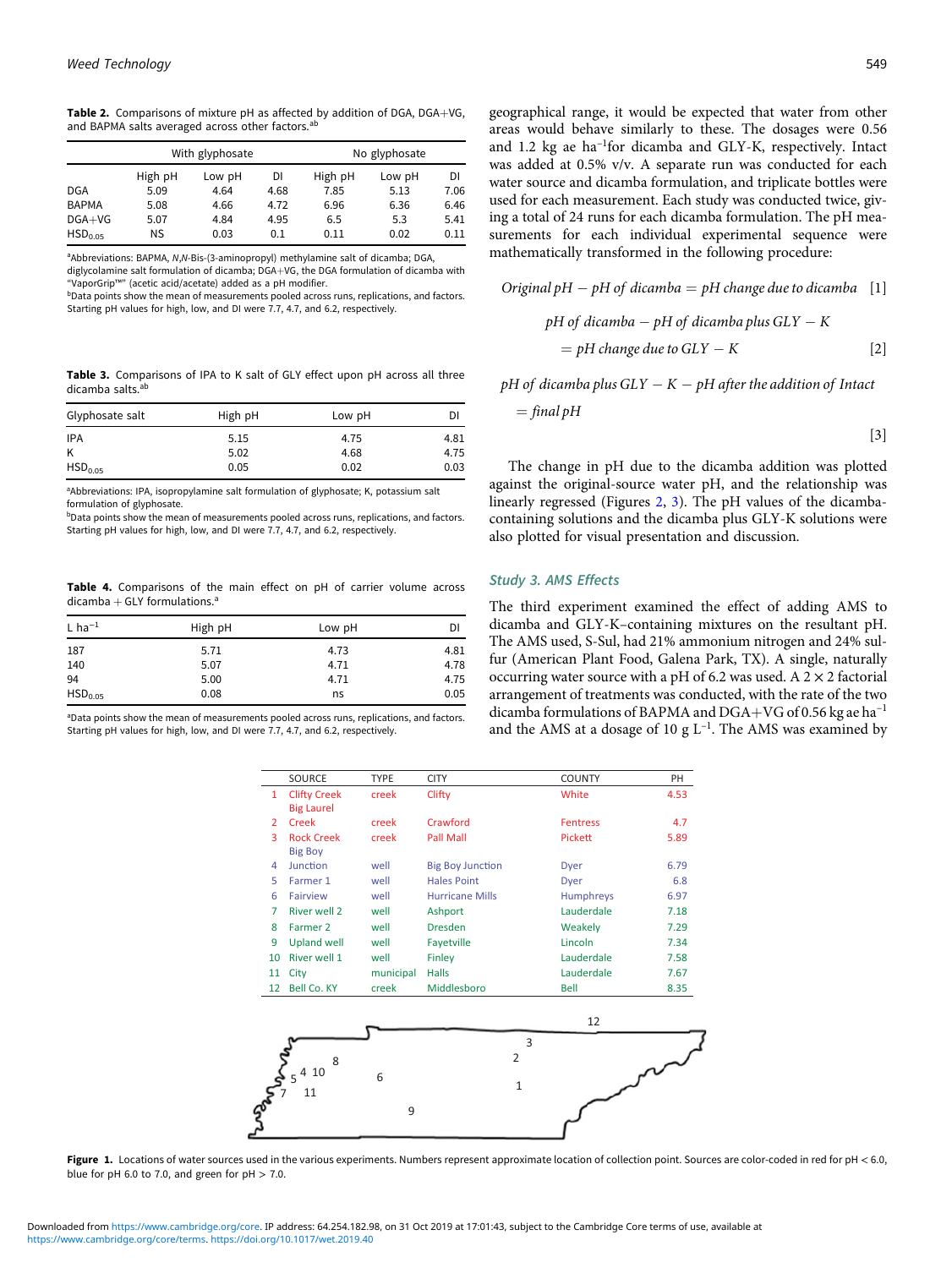<span id="page-3-0"></span>

Figure 2. Effect of adding dicamba, glyphosate (GLY), and the drift retardant Intact on water pH. (A) Change in pH from adding BAPMA to each water source. The regression line and parameters shown to fit a linear model. (B) Change in pH from adding GLY-K salt to the same mixture that already contained dicamba. (C) Change in pH in the same water source after adding drift retardant. (D) The pH of each mixture after adding BAPMA. (E) The pH of each mixture after adding BAPMA and GLY-K salt.



Figure 3. Effect of adding dicamba, glyphosate (GLY), and the drift retardant Intact on water pH. (A) Change in pH from adding diglycolamine + VaporGrip® (DGA+VG) to each water source. The regression line and parameters shown to fit a linear model. (B) Change in pH from adding GLY-K to the same mixture that already contained dicamba. (C) The change in [pH in the same water source af](https://www.cambridge.org/core)ter adding drift retardant. (D) The pH of each mixture after adding DGA+VG. (E) The pH after adding DGA+VG and GLY-K salt.<br>Downloaded from https://www.cambridge.org/core. IP address: [https://www.cambridge.org/core/terms.](https://www.cambridge.org/core/terms) <https://doi.org/10.1017/wet.2019.40>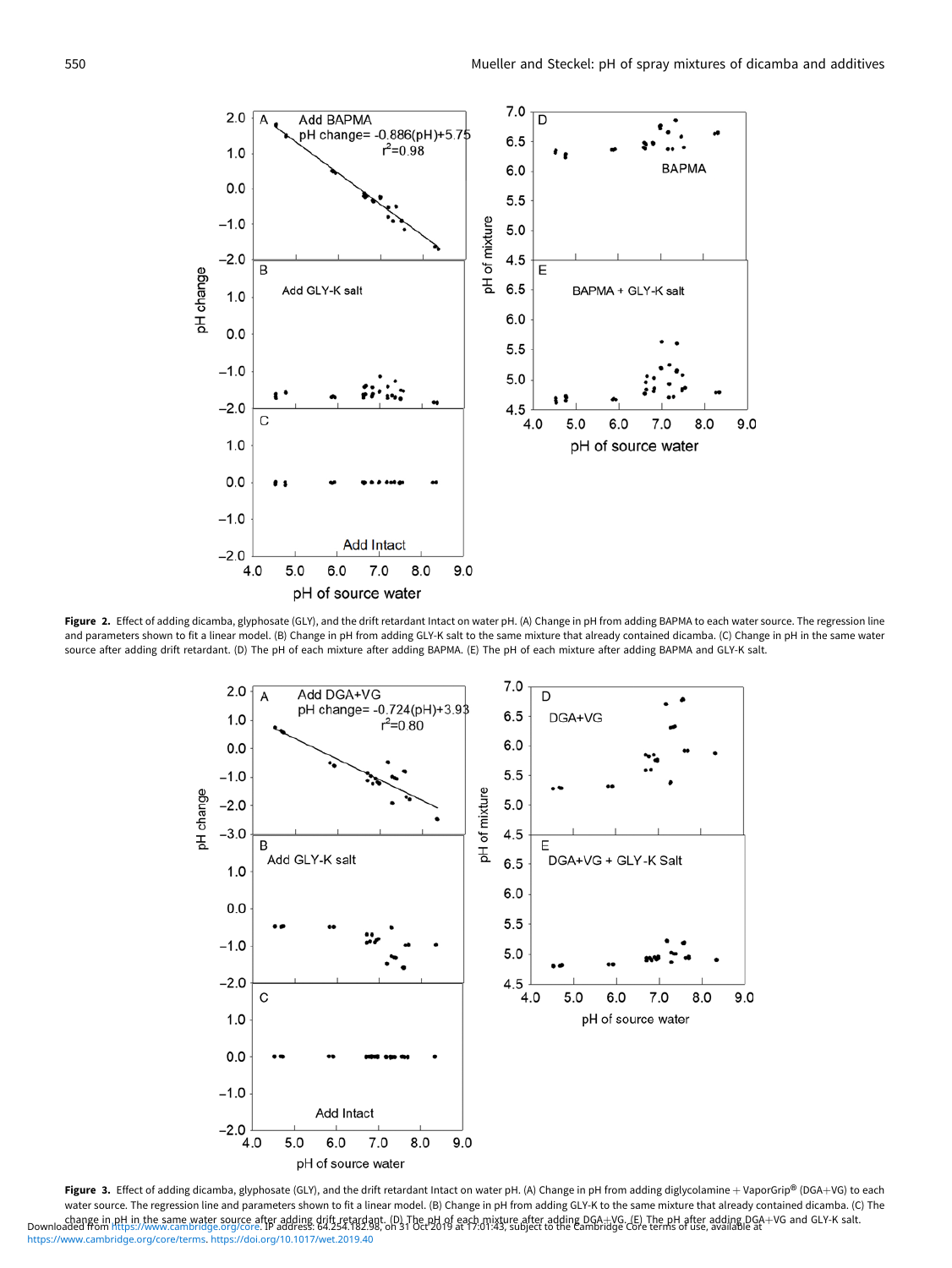either adding first to the spray mixture or in a separate series of treatments as the last component into the spray mixture. The experiment had three replications and was conducted twice.

#### Study 4. pH Modifiers

The fourth experiment was conducted to examine if three pH modifiers listed on label would raise the pH of the spray solution above 5.0 (Anonymous [2018](#page-6-0)a, Anonymous [2018b](#page-6-0)). The three potential pH modifiers Novus K (Innvictis Crop Care, Loveland, CO), SoyScience (AgXplore, Parma, MO), and ChemPro CP-70 (Chemorse, Des Moines, IA) were listed on the Engenia tank mix site (Anonymous [2018b](#page-6-0)). A single, naturally occurring water source with a pH of 6.2 was used.

A factorial arrangement of treatments included two dicamba formulations (BAPMA and  $DGA+VG$ ), three potential pH modifiers (Novus K, SoyScience, and ChemPro), and two possible time points of modifier addition. All pH modifiers were added either first or last to the mixture at a rate of 1 L of product per hectare. The pH modifier dosage was arbitrarily selected, as label guidance is ambiguous (Anonymous [2018](#page-6-0)a, Anonymous 2018b). This  $2 \times 3$  $\times$  2 factorial arrangement resulted in 12 total treatments, and this experiment utilized three replications and was conducted twice.

#### Statistical Analysis

Data were analyzed using the GLIMMIX procedure of SAS (ver. 9.4; SAS Institute, Cary, NC). Main effects and interactions were tested using the appropriate expected mean square values as recommended by McIntosh [\(1983](#page-7-0)). Each run was considered an environment sampled at random from a population of runs as suggested by Carmer et al. [\(1989](#page-7-0)). Considering runs (environments) a random effect permits inferences about treatments to be made over a range of environments (Carmer et al. [1989](#page-7-0); Blouin et al. [2011\)](#page-6-0). With this model construction, all runs of the same experiment were pooled together as suggested by Carmer et al. [\(1989](#page-7-0)). Environments, replication (nested within environments), and all interactions containing these effects were declared random effects in the model. Herbicide treatments were considered fixed. Type III statistics were used to test the fixed effects, and least square means were separated using Tukey's Honest Significant Difference (HSD) at  $\alpha$  = 0.05. Regression analysis for Study 2 was performed using Sigmaplot version 14.0.

### Results and Discussion

#### Study 1. Dicamba, Glyphosate, and Carrier Volume Effects

Dicamba and GLY formulations affected pH (Table [1](#page-1-0)). Carrier volume had only a minor effect on final-mixture pH (Table [1\)](#page-1-0). The addition of DGA dicamba raised the pH across the three water sources (Tables  $2-4$  $2-4$ ). BAPMA and DGA+VG had mixed pH effects, with some increasing and some decreasing, depending on the initial pH. The addition of GLY to DI water and highpH water lowered solution pH. When the three dicamba for mulations were mixed with GLY in the high-pH water source, pH was lowered, but the final-mixture pH (5.07 to 5.09) was similar (Tables [2](#page-2-0)–[4\)](#page-2-0). The same comparison using the low-pH and DI water resulted in DGA+VG being the most alkaline followed by the BAPMA and then the DGA salt formulations. It should be noted that though the  $DGA+VG$  formulation was the most basic across the low-pH and DI water sources, the final pH values of 4.84 and 4.95 are below the new EPA recommendations of pH 5 on the product label (Anonymous [2018](#page-6-0)a). When no GLY was added to

the three dicamba formulations, the final pH was always above 5.0. When compared across the three dicamba formulations, GLY-IPA had a higher pH than GLY-K regardless of water source (Table [3\)](#page-2-0). Carrier volume pooled across herbicide formulations did not affect mixture pH for the low-pH water source. However, for both the high-pH and DI water sources the 187 L ha<sup>-1</sup> treatment showed higher final mixture pH than the 94 L  $ha^{-1}$  treatment (although lower than water-alone pH).

#### Study 2. Initial Water pH and Drift Retardant

The water sources collected had a wide range of pH values (Figure [1\)](#page-2-0). Many producers may not know the pH of the water they use in their pesticide applications. Although most commercial pesticide formulations are flexible in that pH may have little or no effect, the application of dicamba may encourage pesticide applicators to examine their water sources more carefully. Whereas we measured only pH in this research, previous research showed a range of water hardness in this geographic area (Mueller et al. [2006](#page-7-0)). From water samples in the same geographic area, the calcium ion concentration ranged from 3 to 36 ppm, magnesium from 1.2 to 7.3 ppm, and sulfur from 0.3 to 10.2 ppm (Mueller et al. [2006\)](#page-7-0). Farmers in this previous study were often surprised at the aspects of the water used in their pesticide applications.

Adding the BAPMA dicamba formulation increased the pH in relation to the water source when the water source pH was below 5.75 but lowered the pH under more alkaline water sources (Figure [2A](#page-3-0)). The addition of the GLY-K to the water source and BAPMA dicamba formulation mixture lowered the mixture pH by 1.5 to 1.9 units (Figure [2](#page-3-0)B). The addition of the drift reduction agent had no impact on pH (Figure [2](#page-3-0)C). Across all water sources, with pH range from 4.6 to 8.3, the BAPMA alone always had a pH >6.2 (Figure [2D](#page-3-0)). When GLY-K was added to BAPMA, most mixture pH values were <5.0 (Figure [2E](#page-3-0)). Interestingly, a group of water sources near an initial pH of 7.0 had about half of the final pH readings >5.0 and about half <5.0. Water chemistry is affected by several factors, and the cations present, other dissolved materials, dissolved oxygen, as well as small particulates may have affected our pH measurements.

Similar to the response of the BAPMA dicamba formulation, adding the  $DGA+VG$  formulation increased the pH when the water source had a lower original pH and decreased the pH when the herbicide was mixed into water with higher original pH values (Figure [3A](#page-3-0)). Likewise, the addition of the GLY-K to the water source and  $DGA+VG$  dicamba formulation lowered the mixture pH by 0.5 to 1.7 units (Figure [3](#page-3-0)B), such that almost all were  $\leq 5.0$ (Figure [3E](#page-3-0)), indicating a label violation and probable increased dicamba volatility (Anonymous [2018](#page-6-0)a). The addition of the drift reduction agent had no impact on mixture pH (Figure [3](#page-3-0)C). The addition of the GLY-K reduced pH below 5.0 for all water sources with original pH values  $\langle 7.2 \rangle$  (Figure [3D](#page-3-0)). DGA+VG spray mixture pH varied over a wide range from 5.5 to 6.8 (Figure [3D](#page-3-0)), and all recorded pH values were >5.0 and thus allowable according to the label (Anonymous [2018a](#page-6-0)).

#### Study 3. AMS Effects

A single water source with a pH of 6.2 was used for this experiment, and this initial starting pH choice could have affected the results. AMS is often used when hard water (and higher pH) affects glyphosate activity (Mueller et al. [2006\)](#page-7-0).

BAPMA results are shown in blue lines (Figure [4A](#page-5-0), B) and  $DGA+VG$  in red lines (Figure [4C](#page-5-0), D). The text label for each line segment on the figure indicates the addition of that component and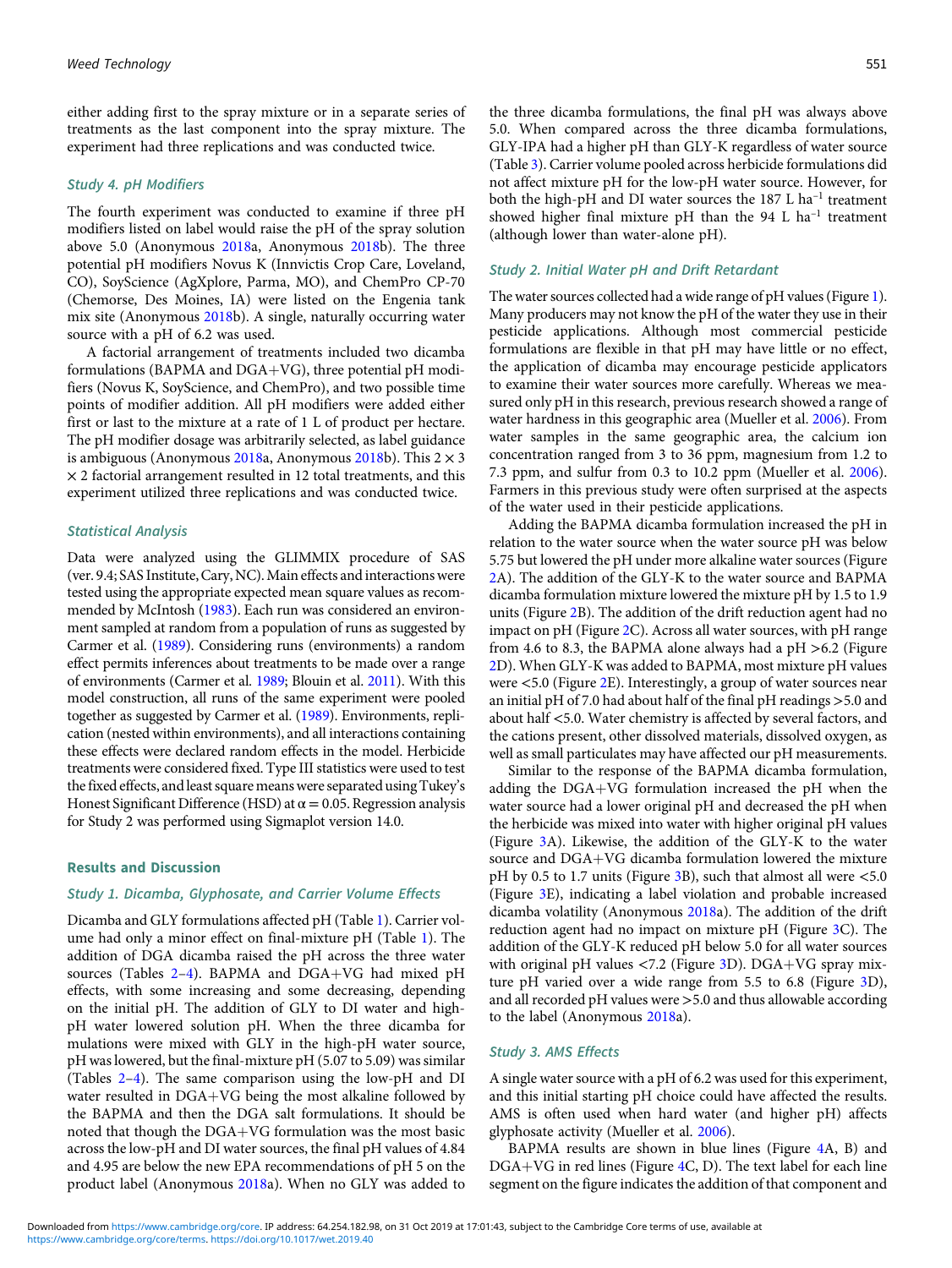<span id="page-5-0"></span>

**Figure 4.** pH as affected by the addition of ammonium sulfate (AMS) either first into the spray mixture (A, C) or last (B, D) and BAPMA (A, B) or diglycolamine + VaporGrip<sup>®</sup> (DGA+VG) (C, D) and the drift retardant Intac

the endpoint of that addition. For example, in Figure 4A, the starting pH was 6.2. Adding AMS decreased the pH to 5.5. Adding BAPMA increased the pH to 6.9, adding GLY-K decreased the pH to 4.6, and adding the drift retardant Intact had no effect on the pH. Generalized observations from this experiment were that BAPMA always raised the pH, whereas adding the  $DGA+VG$ formulation decreased the pH. Adding GLY-K to either dicamba formulation substantially reduced the pH, and adding AMS only slightly reduced the pH (for this particular water source). The addition of the drift reduction agent to any of the four mixtures had no impact on mixture pH. It is interesting to note that the pH effects of GLY additions were much more pronounced than the addition of AMS (Figure 4).

## Study 4. pH Modifiers

The three pH modifiers have a range of characteristics. Novus K is a nutritional additive that can be applied POST to several crops. It contains 20% total nitrogenwith 16.4% urea nitrogen and 3.6% gradually available water-soluble nitrogen,  $6\%$  soluble potash  $(K_2O)$ , 3% combined sulfur, 0.25% boron, and 0.1% chelated iron. SoyScience contains 4% urea nitrogen, 10% soluble potash, 0.5% boron, and 1.5% manganese as chelated manganese. ChemPro CP-70 is a proprietary blend of chelating and buffering agents (Chemorse Ltd, Des Moines,

IA). The lack of exact component information will be common as growers search for choices for spray pH modifiers.

The three pH modifiers increased the pH of the respective mixtures of either BAPMA or DGA+VG salts of dicamba mixed with GLY (Table [5](#page-6-0)). The SoyScience product brought about the greatest increase in alkalinity across the three water pH levels tested. Adding the pH modifier first or last made some difference, but all final pH values were still >5.0 (Table [5\)](#page-6-0). There are many more possible adjuvants available to raise spray pH, but these few were selected to examine them for effectiveness.

# Discussion

Witten [\(2019](#page-7-0)) published several key findings (labeled sequentially) that were starkly different from conclusions drawn in this report (available from the author):

- A. AMS is prohibited for use with dicamba treatments,
- B. Only GLY-K is allowed to be used with dicamba POST applications,
- C. Adding Roundup PowerMax (Gly+K) formulation to  $DGA+VG$  results in a pH shift of 0.2 to 0.3 units,
- D. The final pH of the  $DGA+VG$  and glyphosate tank mix should be 4.8 to 4.9,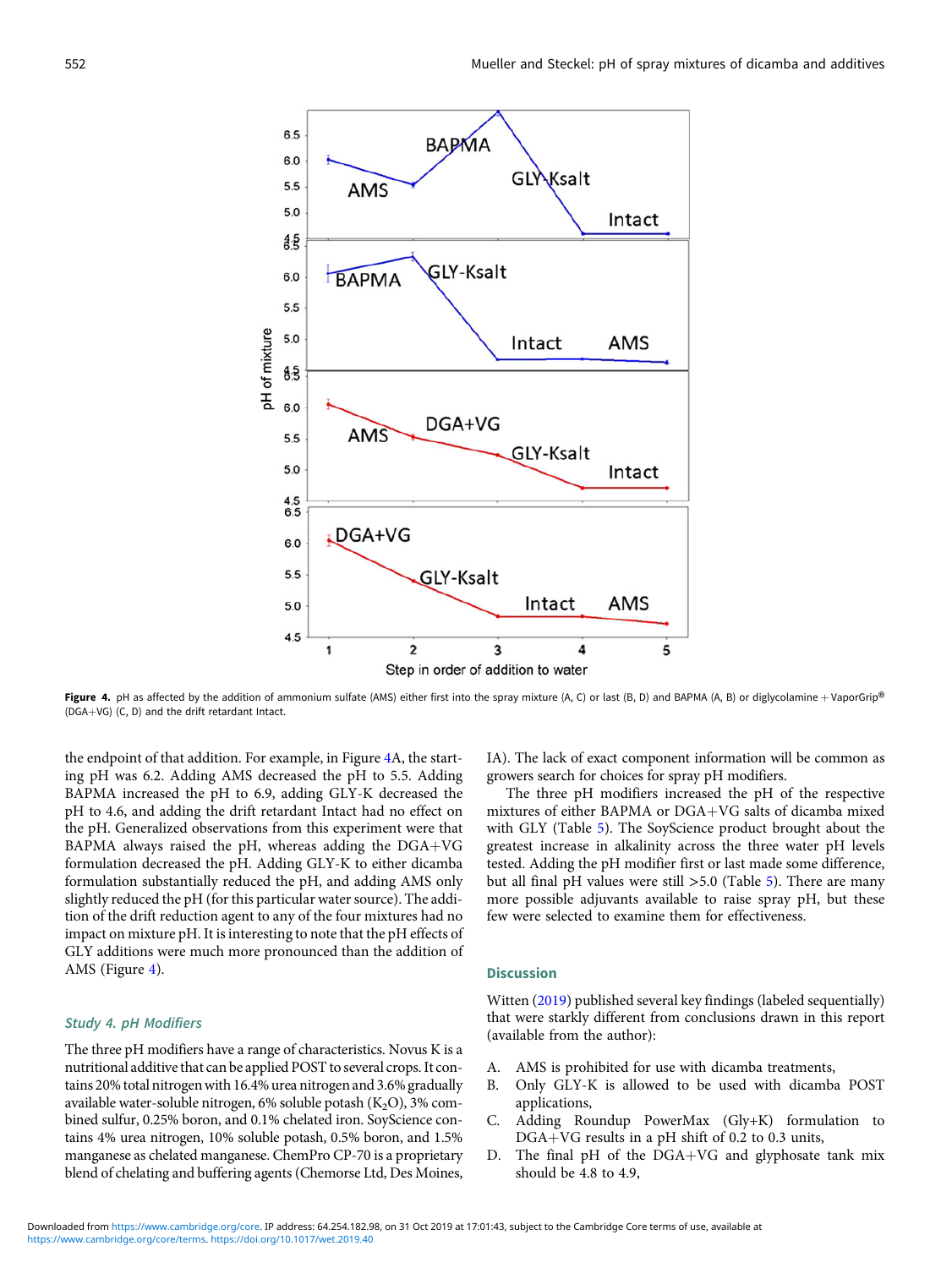<span id="page-6-0"></span>Table 5. Experiment 4 and the effect of pH modifiers to raise the pH of dicamba and glyphosate mixtures.

| initial water pH |            |                                    | 7.40                |              | 7.90 |     | 6.40 |                |
|------------------|------------|------------------------------------|---------------------|--------------|------|-----|------|----------------|
| Dicamba          |            | pH modifier when pH modifier added | ------final pH----- |              |      |     |      |                |
| <b>BAPMA</b>     | Norvus K   | first                              | 5.58                | e            | 5.63 | fg  | 5.51 | e              |
| <b>BAPMA</b>     | Norvus K   | last                               | 5.61                | e            | 5.68 | f   | 5.53 | e              |
| $DGA+VG$         | Norvus K   | first                              | 5.57                | e            | 5.58 | g   | 5.51 | e              |
| $DGA+VG$         | Norvus K   | last                               | 5.59                | e            | 5.68 | f   | 5.50 | e              |
| BAPMA            | SoyScience | first                              | 6.25                | a            | 6.25 | b   | 6.22 | $\overline{a}$ |
| <b>BAPMA</b>     | SoyScience | last                               | 6.22                | a            | 6.33 | a   | 6.21 | a              |
| $DGA+VG$         | SoyScience | first                              | 6.16                | h            | 6.16 | C   | 6.14 | h              |
| $DGA+VG$         | SoyScience | last                               | 6.23                | a            | 6.23 | bc. | 6.15 | h              |
| <b>BAPMA</b>     | ChemPro    | first                              | 5.89                | $\mathsf{C}$ | 5.89 | d   | 5.73 | d              |
| <b>BAPMA</b>     | ChemPro    | last                               | 5.87                | C.           | 5.87 | d   | 5.78 | $\mathsf{C}$   |
| $DGA+VG$         | ChemPro    | first                              | 5.78                | d            | 5.78 | e   | 5.71 | d              |
| $DGA+VG$         | ChemPro    | last                               | 5.85                | $\mathsf{C}$ | 5.85 | de  | 5.80 | $\epsilon$     |

<sup>a</sup>Abbreviations: BAPMA, N,N-Bis-(3-aminopropyl) methylamine salt of dicamba; DGA+VG, the DGA formulation of dicamba with "VaporGrip™" (acetic acid/acetate) included as a pH modifier.

- E. Dicamba formulations other than  $DGA+VG$  undergo a larger pH shift from the addition of glyphosate, and
- F. The pH of the source water is not a primary factor for volatility.

Our findings relate to each of these in the following ways.

- A. The addition of AMS to spray mixtures always reduced the solution's measured pH, but not as much as the addition of GLY-K. Given the prominent attention that AMS has received as a dicamba volatility enhancer (Anonymous 2018a, Anonymous 2018b) and the minor effect on pH of AMS on our solutions, perhaps another mechanism exists other than pH that influences dicamba volatility under field conditions when AMS is used. If pH is the main driver for dicamba volatility, then these data suggest that adding GLY would enhance volatility more than does AMS. Another possible mechanism affecting dicamba volatility could be cation interactions in the spray mixture, with AMS and GLY-K addition increasing the concentration of cations in the spray solution.
- B. Starting with three different pH levels and two water sources from naturally occurring environments, the GLY-IPA formulation examined usually had a higher final pH than GLY-K (Table [1\)](#page-1-0). If the basis for reducing  $DGA+VG$  dicamba volatility under field conditions is the pH of the spray mixture (Hemminghaus et al. [2017](#page-7-0)), then GLY-IPA was only slightly favored over the K salt based on our observations (Table [1\)](#page-1-0). Witten's ([2019](#page-7-0)) disallowance of the use of IPA salts is analogous to the late 1990s, when only certain types of GLY could be used on RoundupReady® crops, whereas the trimesium salt of GLY and others were eventually allowed to be used (Royal et al. [1999](#page-7-0)). The various GLY formulations have differing inert ingredients, which could impart various attributes that would affect dicamba volatility under field conditions. However, the basis for DGA+VG having lower volatility has been claimed to be only pH related, thus the IPA salt would be equivalent to the K salt with respect to dicamba volatility. If pH is the main driver, then these data would suggest that the  $DGA+VG$  label not allowing tank mixtures with GLY-IPA is due to marketing and not science.
- C. In our measurements with  $DGA+VG$ , the addition of  $GLY-K$ caused a pH change much greater than 0.3 (Figure [3](#page-3-0)). The actual magnitude of the change in pH units was from a
- have profound effects not only on dicamba volatility but also on herbicide efficacy and other behaviors. D. Although some pH observations were slightly above 5.0, most of the final pH values of the  $DGA+VG$  tank mixes with GLY-K were in fact approximately 4.8 (Figure [3E](#page-3-0)). What the ramifications are of a pH of 4.8 on dicamba volatility under field conditions is not completely known. Mueller and Steckel [\(2019](#page-7-0)) reported that adding GLY-K to DGA+VG lowered mixture pH and increased detection of dicamba departing from a treated soil surface over a 60-h period in humidome research over a range of temperatures. It could also be that if a GLY-K is mixed with  $DGA+VG$ , in many cases the tank mixture pH would be <5.0 and counter to label directions (Anonymous 2018a) and registrant's
- assertions (Witten [2019](#page-7-0)). E. When GLY-K was added to BAPMA, the pH change was from –1.0 to –2.0 pH units (Figure [2](#page-3-0)B), and the pH change for DGA+VG after GLY-K addition was from  $-0.5$  to +1.5 pH units (Figure [3](#page-3-0)B). So, numerically the assertion of Witten [\(2019](#page-7-0)) may be true. However, the BAPMA salt's effect in decreasing volatility compared to the  $DGA+VG$  salt may in part be due to other mechanisms independent of the spray mixture pH. There was also a greater disparity in actual changes in  $pH$  in the DGA+VG formulations, with some increases and decreases in the pH, whereas the pH of BAPMA mixtures was always reduced by the addition of GLY-K.
- F. Volatility was not measured in this research, but in the absence of the GLY-K in the spray mixture all BAPMA and DGA+ VG pH values were well above 5.0 and thus would be presumed to be less volatile (Anonymous 2018a, Anonymous 2018b). Adding GLY-K had a differential response at the different pH levels, and thus source water pH may be a factor in dicamba behavior. Although pH was the only measurement in this research, other factors could have been affecting dicamba volatility under field conditions, such as temperature, humidity, cation interactions, surfactant effects causing a differential rate of plant uptake, speed of drying on the leaf or soil surface, or any of a myriad of other processes that would affect dicamba volatilizing from the applied surfaces.

Author ORCIDs. Thomas C Mueller D <https://orcid.org/0000-0001-9907-2853>

Acknowledgments. The project was conducted under Hatch project TEN00526 and was partially funded by the Tennessee Soybean Promotion Board. No financial conflicts of interest have been declared. Technical assistance by Joe Beeler, Trey Clark, Greg Stapleton, Luke Shoffner, and John Williams is gratefully acknowledged.

### References

- Anonymous (2018a) XtendiMax label. <http://www.cdms.net.> Accessed: March 24, 2019
- Anonymous (2018b) Engenia label. <http://www.cdms.net.> Accessed: March 24, 2019
- Anonymous (2018c) Clarity label. <http:///www.cdms.net.> Accessed: March 24, 2019
- Bish MD, Bradley KW (2017) Survey of Missouri pesticide applicator practices, knowledge, and perceptions. Weed Technol 31:165–177
- Blouin DC, Webster EP, Bond JA (2011) On the analysis of combined experiments. Weed Technol 25:165–169